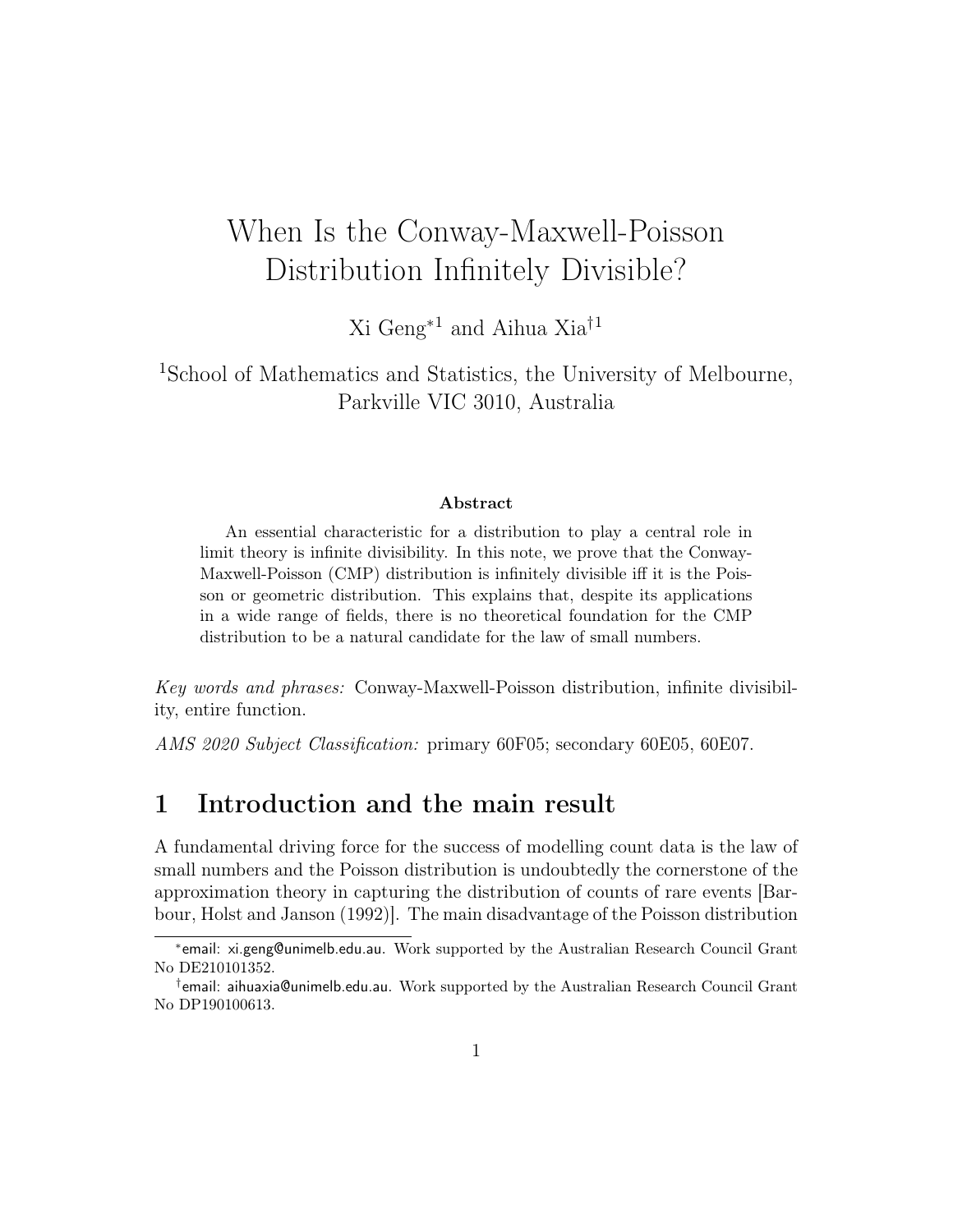is that its mean and variance are identical, so when the count data is over-dispersed (resp. under-dispersed), i.e. its variance is bigger (resp. less) than its mean, the Poisson distribution is inadequate in fitting the data. There are many alternatives aiming to overcome the deficiency, e.g., compound Poisson (including negative binomial), translated Poisson [Barbour and Xia (1999), Röllin (2005)] and convolutions of infinitely divisible distributions [Presman (1983), Kruopis (1986)]. By introducing an extra parameter to the Poisson distribution for looking after the dispersion behaviour of the count data, the Conway-Maxwell-Poisson distribution CMP( $\lambda, \nu$ ) [Conway and Maxwell (1962)] assumes the probability mass function

$$
\mathbb{P}(X = k) = \frac{1}{Z(\lambda, \nu)} \cdot \frac{\lambda^k}{(k!)^{\nu}}, \ k = 0, 1, 2, \cdots,
$$

where the parameters  $(\lambda, \nu)$  satisfy  $\lambda, \nu > 0$  or  $\nu = 0, \lambda \in (0, 1)$ , and  $Z(\lambda, \nu)$ denotes the normalising constant. When  $\nu = 1$ , it reduces to the Poisson distribution with parameter  $\lambda$ , denoted as Pn( $\lambda$ ), and when  $\nu = 0$ , it becomes the geometric distribution. The CMP distribution is over-dispersed if  $\nu < 1$  and under-dispersed if  $\nu > 1$ , see [Kokonendji, Mizère and Balakrishnan]. Due to its smooth transition between over-dispersion and under-dispersion, it plays a significant role in modelling count data [Hilbe (2014)] and has an extraordinarily diverse range of applications, see [Sellers, Borle and Shmueli (2012)] for a brief survey. However, despite some initiatives [Daly and Gaunt (2016), Li, Zhang and He (2020)], there is disproportionately little advance in its analytical properties and an approximation theory based on this popular distribution. This note aims to explain the fundamental reason behind the unbalanced development.

An essential characteristic for a distribution to play a central role in the limit theory is infinite divisibility. For the CMP distribution, we have the following result.

**Theorem 1.** The distribution CMP( $\lambda, \nu$ ) is infinitely divisible if and only if  $\nu = 0$ or  $\nu = 1$ .

In other words, the CMP distribution is infinitely divisible iff it is the Poisson or geometric distribution. This explains that, despite its applications in a wide range of fields, the only member in the CMP family that can capture the distribution of the count of weakly dependent rare events is the Poisson distribution and there is no theoretical foundation for the CMP distribution to be a natural candidate for the law of small numbers. In particular, Theorem 1 implies that the CMP process possessing independent stationary increments with  $\nu > 0$  in [Zhu *et al.* (2017)] does not exist except when it is a Poisson process.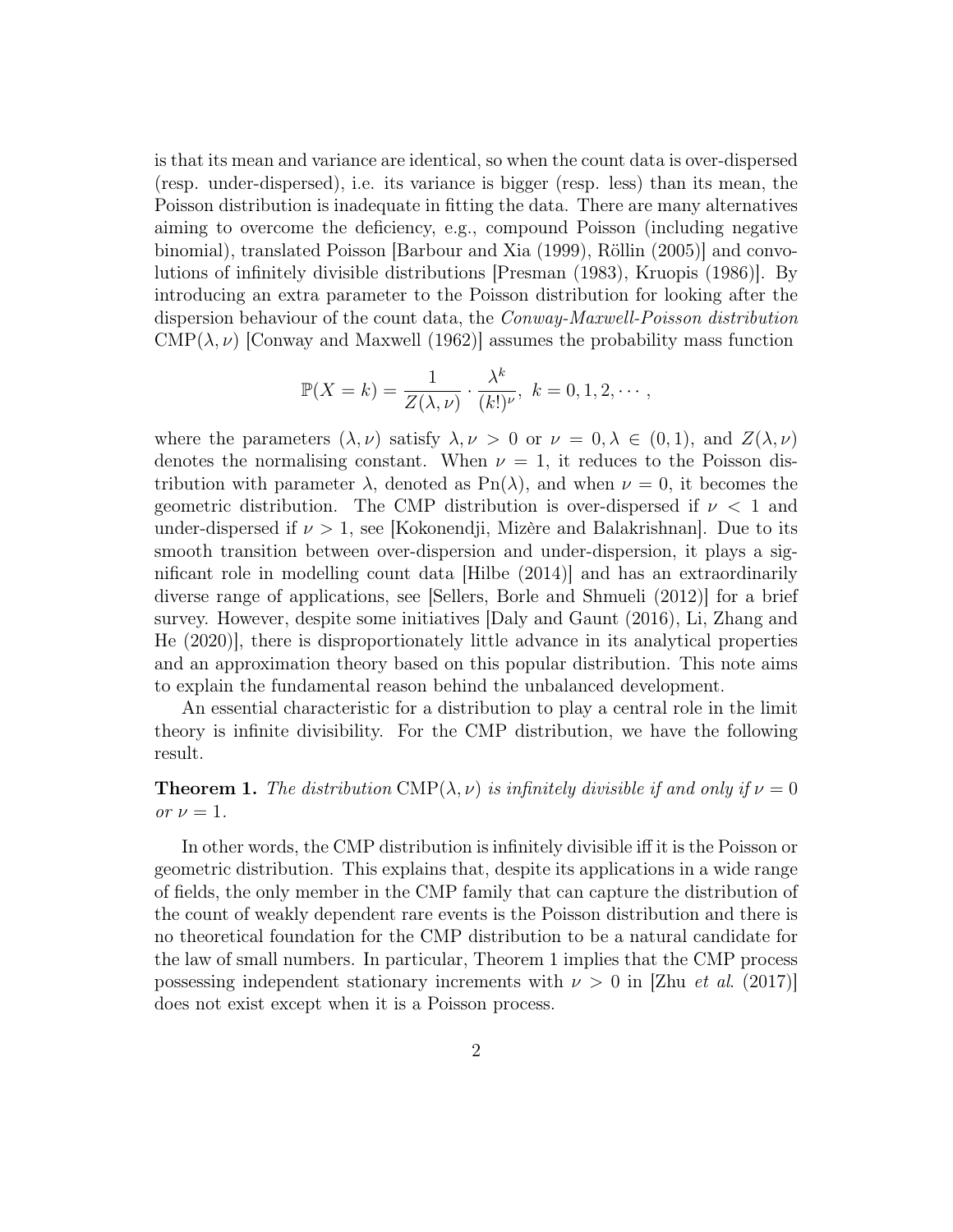# 2 The proof

The sufficiency part requires no comment. In addition, it is classical that a distribution on nonnegative integers with positive mass at zero is infinitely divisible if and only if it is compound Poisson [Feller (1968), p. 290]. Since compound Poisson distributions cannot be under-dispersed (see subsection 2.1), we know that CMP( $\lambda, \nu$ ) is not infinitely divisible when  $\nu > 1$ . By comparing with the probability mass function of a compound Poisson distribution, [Mao (2020)] concludes that  $\text{CMP}(\lambda, \nu)$  is not infinitely divisible when  $\nu \in (0.33, 1)$ . However, as  $\nu$  edges towards 0, the elementary approach of comparing the probability mass functions offers little hope in determining infinite divisibility of the CMP distribution, and we need an entirely different approach to tackle the problem. Our strategy here is based on complex analysis.

Throughout the rest, let  $\nu \in (0,1)$  and  $\lambda > 0$  be given. We assume on the contrary that  $X \sim \text{CMP}(\lambda, \nu)$  is infinitely divisible. The main steps towards reaching a contradiction are summarised as follows.

1. Under the assumption, X must be a compound Poisson random variable, say

$$
X = \sum_{n=1}^{N} Y_n,
$$

where N is Poisson distributed and  ${Y_1, Y_2, \dots}$  are i.i.d. positive integervalued random variables and independent of N.

- 2. The probability generating function  $G(z)$  of  $Y_1$  must be an entire function, i.e. holomorphic on the entire complex plane.
- 3. The exponential-type growth property of the probability generating function of X forces  $G(z)$  to have no more than polynomial growth.
- 4.  $G(z)$  must be a polynomial as a consequence of complex analysis.
- 5. The precise growth estimate for the probability generating function of X obtained in Step 3 further forces  $G(z)$  to be a monomial, which then leads to a contradiction easily.

In the rest of this note, we develop the above steps carefully.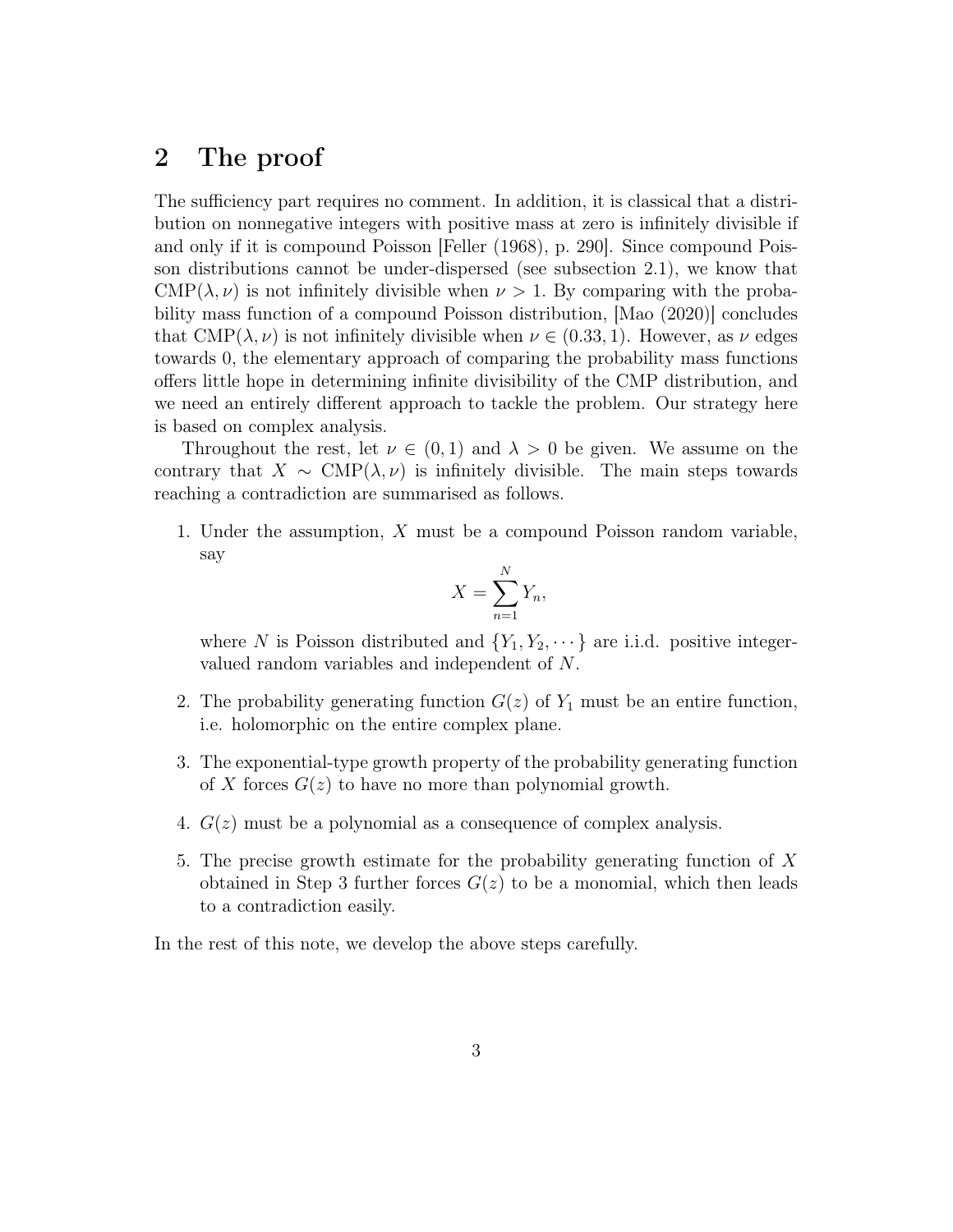# 2.1 The compound Poisson decomposition and related probability generating functions

Since  $X$  has positive mass at the origin, under the assumption of infinite divisibility we know from [Feller (1968), p. 290] that  $X$  is compound Poisson, i.e.

$$
X \stackrel{d}{=} \sum_{n=1}^{N} Y_n,
$$

where  $N \sim \text{Pn}(\mu)$  with some  $\mu > 0$ ,  $\{Y_1, Y_2, \dots\}$  is an i.i.d. sequence of  $\mathbb{N} \triangleq$  $\{0, 1, 2, \ldots\}$ -valued random variables that is independent of N. By absorbing the mass of  $Y_1$  at the origin into the parameter of N if necessary, we may assume that  $Y_1$  takes values in the positive integers  $\mathbb{N}_+ \triangleq \{1, 2, \dots\}$ . Note that in this case we have

$$
\mathbb{V}[X] - \mathbb{E}[X] = \mathbb{E}[N] (\mathbb{E}[Y_1^2] - \mathbb{E}[Y_1]) \geq 0.
$$

This already implies that  $\nu$  cannot be greater than 1 if  $\text{CMP}(\lambda, \nu)$  were infinitely divisible.

We now write

$$
q_k \triangleq \mathbb{P}(Y_1 = k), \quad k \in \mathbb{N}_+,
$$

and let  $G(z)$  denote the probability generating function of  $Y_1$ , i.e.

$$
G(z) = \sum_{r=1}^{\infty} q_r z^r.
$$
\n(2.1)

We treat z as a complex variable and note that  $G(z)$  is holomorphic at least in the unit disk. Since  $X$  is a compound Poisson random variable, from elementary probability theory,  $e^{\mu(G(z)-1)}$  is the probability generating function of X. By using the CMP-distribution of  $X$ , we have

$$
e^{\mu G(z)} = \frac{e^{\mu}}{Z(\lambda, \nu)} \sum_{k=0}^{\infty} \frac{(\lambda z)^k}{(k!)^{\nu}}
$$
\n(2.2)

for those z's within the radius of convergence of  $G(z)$ . By taking  $z = 0$ , we get  $e^{\mu} = Z(\lambda, \nu)$  and thus

$$
e^{\mu G(z)} = \sum_{k=0}^{\infty} \frac{(\lambda z)^k}{(k!)^{\nu}}.
$$

Call this  $F(z)$  and note that it is an entire function.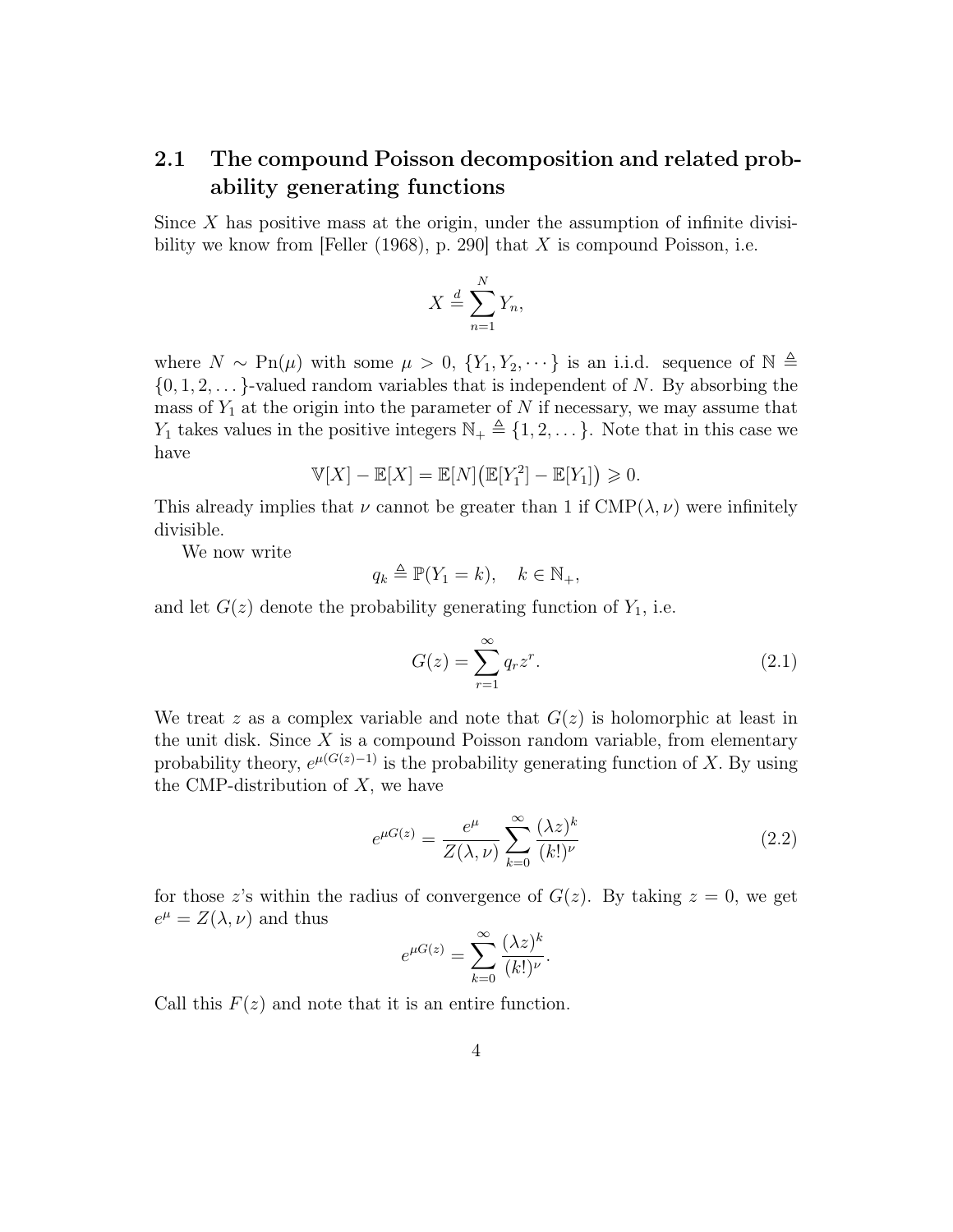# 2.2 Holomorphicity of  $G(z)$  on  $\mathbb C$

Our next step is to show that  $G(z)$  must be an entire function. Before doing so, we first recall the construction of the logarithm of a holomorphic function (cf. [Lang (1999), p. 123]). Suppose that  $f(z)$  is a holomorphic function on a simply connected domain  $\Omega$  and is everywhere non-zero, then there exists a holomorphic function  $L(z)$  on  $\Omega$  such that

$$
e^{L(z)} = f(z). \t\t(2.3)
$$

Indeed, the equation (2.3) suggests that  $L'(z) = \frac{f'(z)}{f(z)}$  $\frac{f'(z)}{f(z)}$ , which leads us to defining

$$
L(z) \triangleq \int_{z_0}^{z} \frac{f'(w)}{f(w)} dw, \quad z \in \Omega,
$$

where  $z_0$  is a fixed based point in  $\Omega$  and the integral is performed along an arbitrary path joining  $z_0$  to z. The well-definedness of  $L(z)$  is a simple consequence of the simply connectedness of  $\Omega$  and Cauchy's theorem.

**Lemma 2.** The function  $G(z)$  defined by the power series (2.1) is an entire function.

*Proof.* Let R be the radius of convergence of  $G(z)$ . Suppose on the contrary that  $R < \infty$ . We know that

$$
e^{\mu G(z)} = F(z), \quad z \in B_R \triangleq \{z : |z| < R\}.
$$

In particular,

$$
e^{\mu G(\rho)} = F(\rho), \quad \rho \in (0, R).
$$

Since the coefficients of  $G(z)$  are non-negative, by the monotone convergence theorem we have

$$
e^{\mu G(R)} = F(R) < \infty.
$$

It follows that  $G(z)$  is convergent on the entire boundary of  $B<sub>R</sub>$ . The dominated convergence theorem further implies that  $G(z)$  is continuous on the closed ball  $B_R$  and we thus have

$$
e^{\mu G(z)} = F(z), \quad z \in \overline{B_R}.
$$
\n(2.4)

Now let  $U \triangleq \{z \in \mathbb{C} : F(z) \neq 0\}$ . Then U is an open subset of C. Since the exponential function is everywhere non-vanishing, it follows from (2.4) that  $\overline{B_R} \subseteq U$ , and hence  $B_{R+\varepsilon} \subseteq U$  for some  $\varepsilon > 0$ . As  $B_{R+\varepsilon}$  is simply connected, there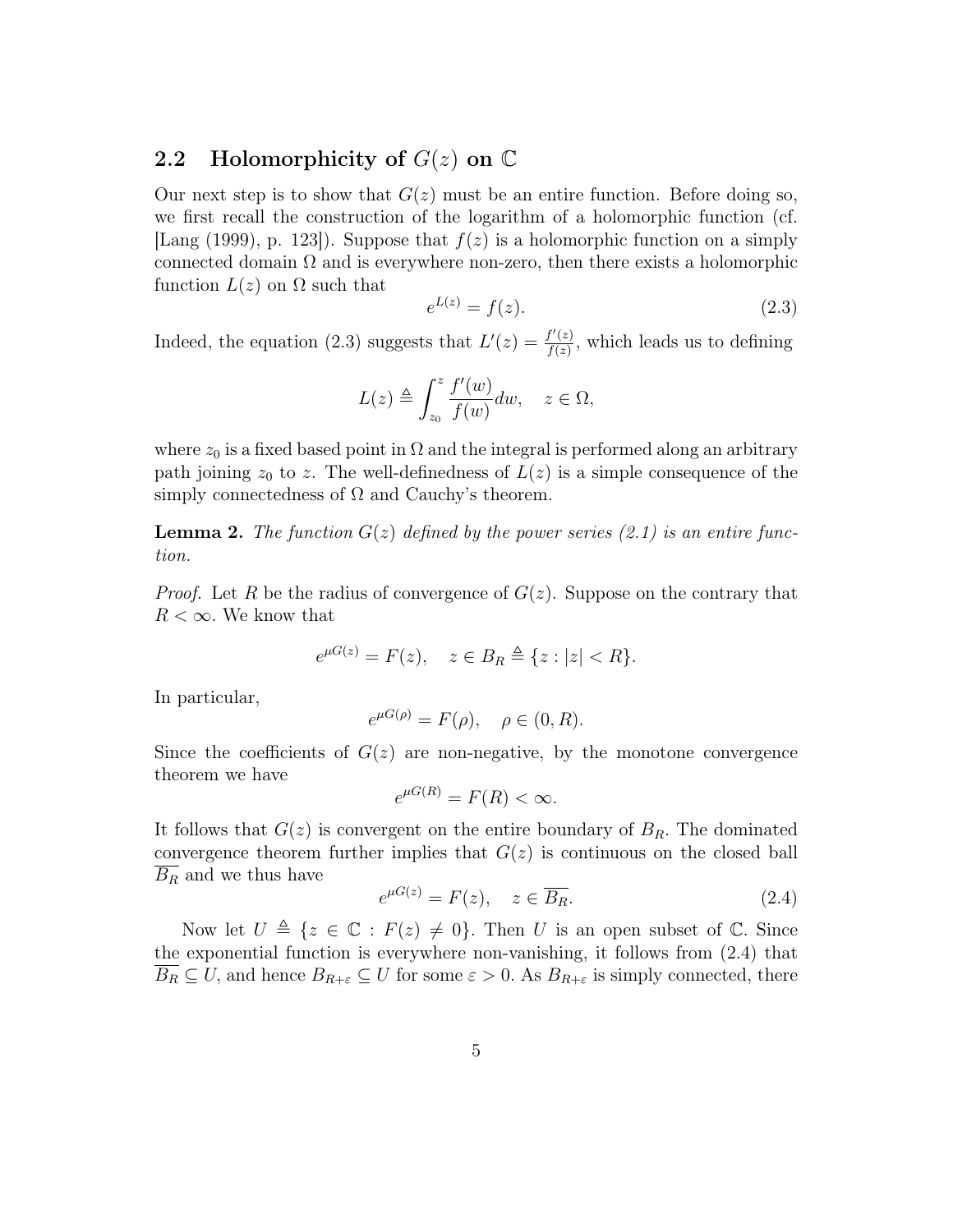is a well-defined logarithm of  $F(z)$  on  $B_{R+\varepsilon}$ , namely a holomorphic function  $L(z)$ such that

$$
e^{L(z)} = F(z), \quad z \in B_{R+\varepsilon}.
$$

Combining with (2.4), we obtain

$$
L(z) = \mu G(z) + 2\pi i k(z), \quad z \in B_R
$$

for some function  $k : B_R \to \mathbb{Z} \triangleq \{0, \pm 1, \pm 2, \dots\}$ . Since both  $L(z)$  and  $G(z)$  are continuous, the function  $k(z)$  must be constant (say  $k(z) \equiv k^*$ ) and we arrive at

$$
L(z) = 2\pi k^* i + \sum_{r=1}^{\infty} \mu q_r z^r.
$$

The power series on the right hand side gives the Taylor expansion of  $L(z)$ . Since  $L(z)$  is holomorphic on  $B_{R+\varepsilon}$ , its radius of convergence must be at least  $R+\varepsilon$ . This contradicts the assumption that R is the radius of convergence for  $G(z)$ . Therefore, the series (2.1) is convergent on the entire complex plane and  $G(z)$  is thus an entire function.  $\Box$ 

### 2.3 Precise growth-type estimate of  $F(z)$

In this part, we investigate the precise growth of  $F(z)$ . This is the core step of the argument.

We first prepare a simple analytical lemma.

**Lemma 3.** There exist positive constants  $C_1$ ,  $C_2$  and K depending only on  $\nu$ , such that

$$
C_1 k^{\frac{1-\nu}{2}} \nu^{\nu k} \leqslant \frac{(k\nu)!}{(k!)^{\nu}} \leqslant C_2 k^{\frac{1-\nu}{2}} \nu^{\nu k} \tag{2.5}
$$

for all  $k \geqslant K$ .

Proof. We recall the following Stirling's approximation for the Gamma function for all positive real  $x$ :

$$
x! \triangleq \Gamma(x+1) \sim \sqrt{2\pi x} \left(\frac{x}{e}\right)^x
$$
 as  $x \to \infty$ .

As a result, we have

$$
\frac{(k\nu)!}{(k!)^{\nu}} \sim \sqrt{\nu} (2\pi k)^{\frac{1-\nu}{2}} {\nu}^{\nu k} \quad \text{as } k \to \infty,
$$

and the claim thus follows.

 $\Box$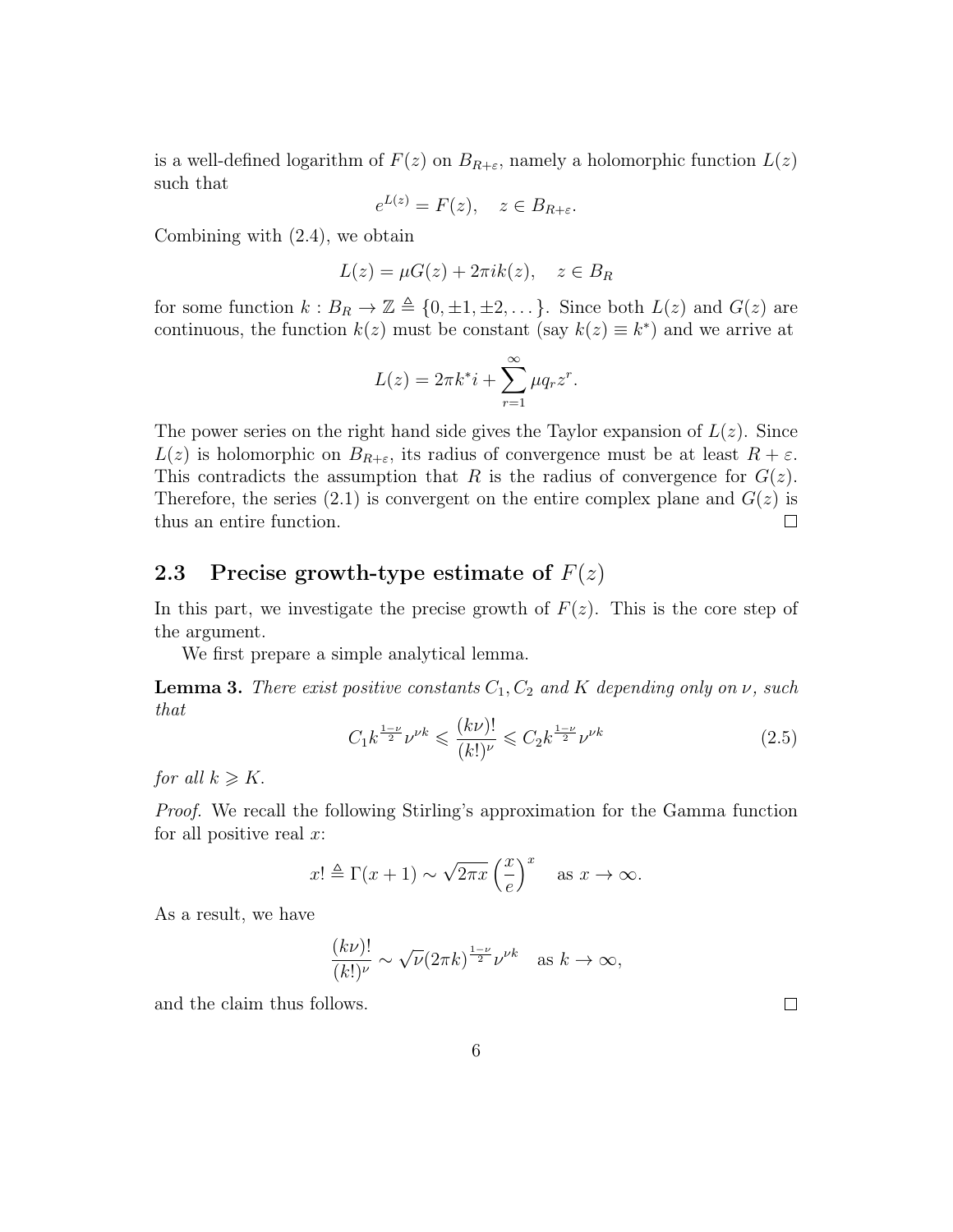The main result for this part is stated below. It quantifies the precise growth rate of  $F(z)$  as z approaches infinity along the positive axis.

**Lemma 4.** Let  $M \triangleq \lambda \nu^{\nu}$ . There exists a constant  $C > 0$  as well as two polynomials  $p_1, p_2$  with positive coefficients such that

$$
\frac{C}{R^{1/\nu}}e^{(MR)^{1/\nu}} - p_1(R) \leqslant F(R) \leqslant p_2(R)e^{(MR)^{1/\nu}}\tag{2.6}
$$

for all R with  $MR > 1$ .

*Proof.* We first establish the upper bound. Let K be as in Lemma 3. Enlarging K if necessary, we assume  $K\nu \geq 2$ . For  $k \geq K$ , the right hand side of (2.5) ensures

$$
\frac{(\lambda R)^k}{(k!)^\nu} \le C_2 \frac{(MR)^k}{(k\nu)!} k^{\frac{1-\nu}{2}} \le C_3 \frac{(MR)^k}{(k\nu-1)!},
$$

where  $C_3 \triangleq C_2/\nu$ . Hence,

$$
F(R) = \sum_{k=0}^{K-1} \frac{(\lambda R)^k}{(k!)^{\nu}} + \sum_{k=K}^{\infty} \frac{(\lambda R)^k}{(k!)^{\nu}} \le \sum_{k=0}^{K-1} \frac{(\lambda R)^k}{(k!)^{\nu}} + C_3 \sum_{k=K}^{\infty} \frac{(MR)^k}{(k\nu - 1)!}.
$$
 (2.7)

We now examine the last summation in the above inequality by introducing the division  $k = mp + r$  where  $p \triangleq 1/\nu$ ,  $m \in \mathbb{N}$  and  $r \in [0, p)$ . To be more precise, for each  $m \in \mathbb{N}$  we set

$$
R_m \triangleq \{ r \in [0, p) : mp + r \in \mathbb{Z} \}.
$$

Note that  $R_m \neq \emptyset$  (since  $p > 1$ ) and contains at most  $[p] + 1$  elements, where [p] denotes the integer part of p. It is clear that each  $k \in \mathbb{N}$  can be written as  $k = mp + r$  with some  $m \in \mathbb{N}$  and  $r \in R_m$ . To see the uniqueness of such decomposition, suppose that  $mp+r = m'p+r'$ . Then  $(m-m')p = r'-r \in (-p, p)$ . As a result,  $m = m'$  and  $r = r'$ . It follows that  $k \leftrightarrow (m, r)$  is a one-to-one correspondence. By using this decomposition, we have

$$
\sum_{k=K}^{\infty} \frac{(MR)^k}{(k\nu - 1)!} \le \sum_{m=1}^{\infty} \sum_{r \in R_m} \frac{(MR)^{mp+r}}{(m + r\nu - 1)!} \n\le \sum_{m=1}^{\infty} \frac{(MR)^{mp}}{(m-1)!} \sum_{r \in R_m} (MR)^r \n\le ([p] + 1)(MR)^{2p} e^{(MR)^p},
$$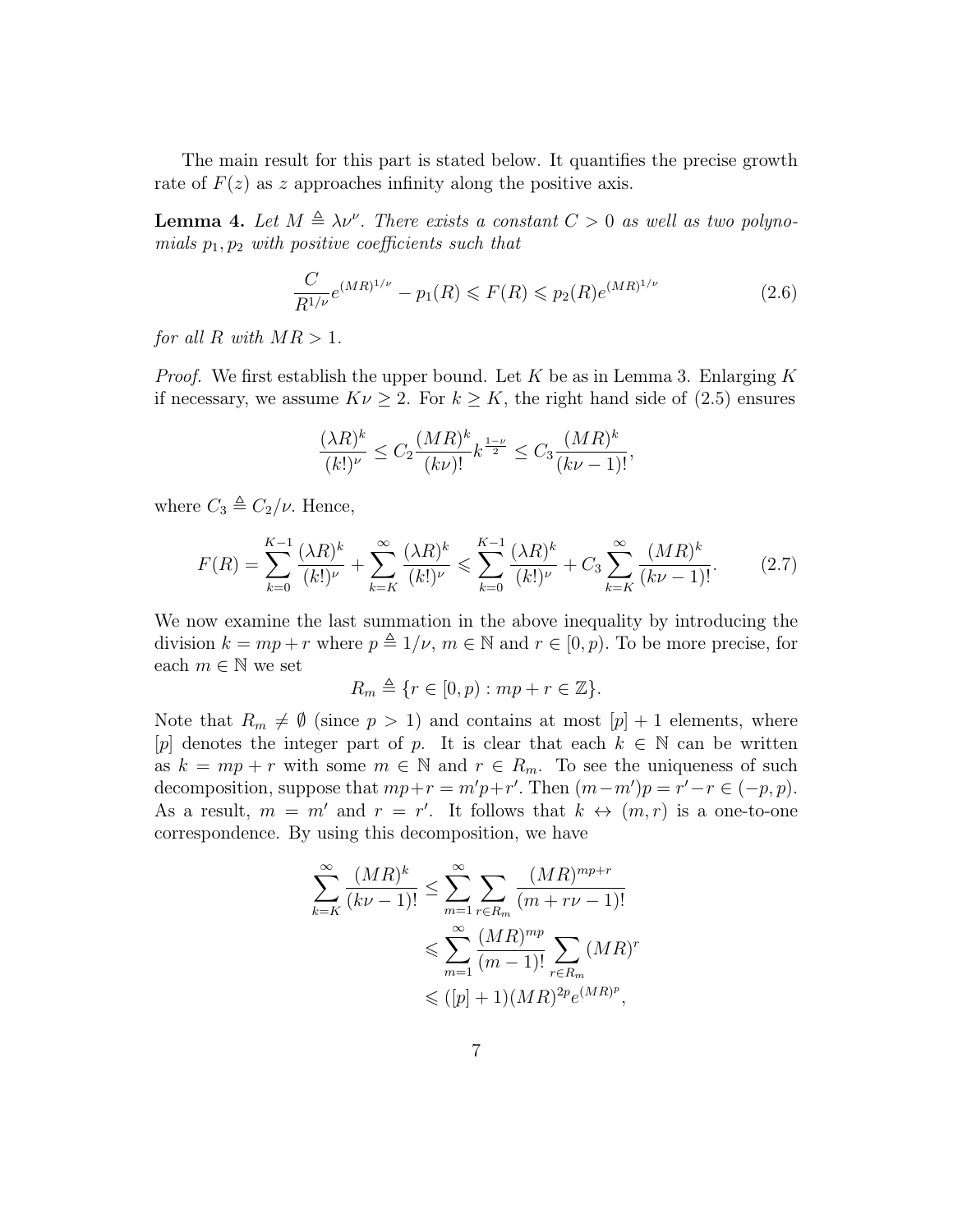provided that  $MR > 1$ . Since the second last summation in  $(2.7)$  is polynomial, the desired upper bound follows.

The idea of establishing the lower bound is similar. By using Lemma 3, we have

$$
F(R) \geq C_1 \sum_{k=K}^{\infty} \frac{k^{\frac{1-\nu}{2}} (MR)^k}{(k\nu)!} \geq C_1 \sum_{k=K}^{\infty} \frac{(MR)^k}{(k\nu)!}
$$
  
=  $C_1 \left( \sum_{k=0}^{\infty} \frac{(MR)^k}{(k\nu)!} - \sum_{k=0}^{K-1} \frac{(MR)^k}{(k\nu)!} \right)$   
=  $C_1 \sum_{m=0}^{\infty} \sum_{r \in R_m} \frac{(MR)^{mp+r}}{(m+r\nu)!} - p_1(R),$ 

where

$$
p_1(R) \triangleq C_1 \sum_{k=0}^{K-1} \frac{(MR)^k}{(k\nu)!}.
$$

To estimate the double summation, we observe that (assuming  $MR > 1$ )

$$
\sum_{r \in R_m} \frac{(MR)^{mp+r}}{(m+r\nu)!} \ge \frac{(MR)^{mp}}{(m+1)!} \sum_{r \in R_m} (MR)^r \ge \frac{(MR)^{mp}}{(m+1)!}
$$

where the last inequality follows from the fact that  $R_m \neq \emptyset$ . Therefore,

$$
\sum_{m=0}^{\infty} \sum_{r \in R_m} \frac{(MR)^{mp+r}}{(m+r\nu)!} \ge \sum_{m=0}^{\infty} \frac{(MR)^{mp}}{(m+1)!} = (MR)^{-p} \left(e^{(MR)^p} - 1\right).
$$

The desired lower bound thus follows.

### 2.4 The function  $G(z)$  is a polynomial

Let  $d \geq 2$  be the unique integer such that  $1/\nu \in (d-1, d]$ . It follows from Lemma 4 that

 $F(R) \leq e^{M'R^d}$  for R sufficiently large

with some  $M' > 0$  which is independent of R. On the other hand, since  $G(z)$  has non-negative coefficients, we have

$$
e^{\mu|G(z)|} \le e^{\mu G(|z|)} = F(|z|).
$$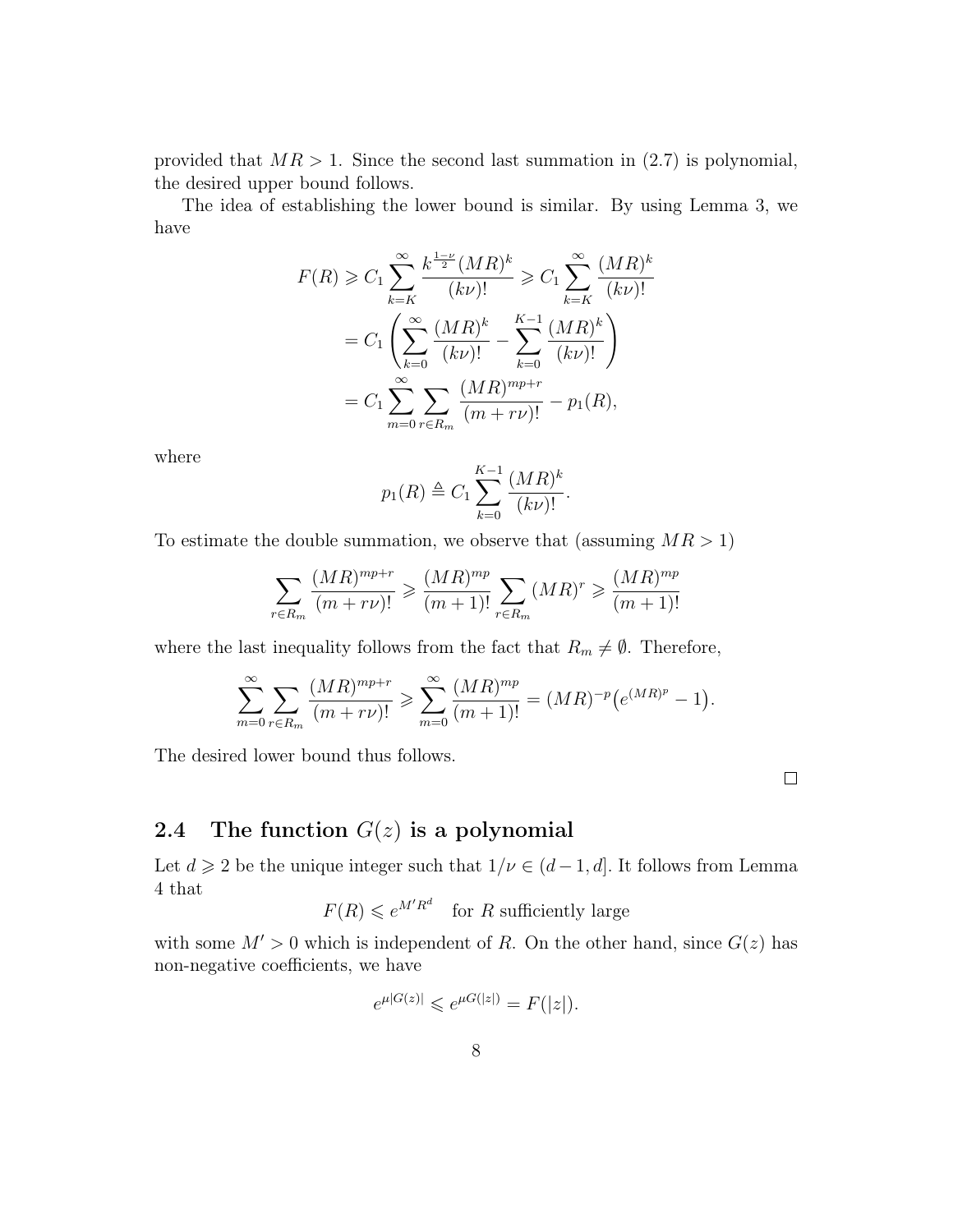As a result, we have

$$
|G(z)| \leqslant \frac{1}{\mu} \log F(|z|) \leqslant \frac{M'}{\mu} |z|^d \quad \text{for } z \text{ large.}
$$

Since  $G(z)$  is an entire function, the following complex analysis lemma implies that  $G(z)$  has to be a polynomial.

**Lemma 5.** Let  $g(z)$  be an entire function such that  $|g(z)| \leq C |z|^d$  for all large z. Then  $g(z)$  is a polynomial of degree at most d.

Proof. We write

$$
g(z) = \sum_{k=0}^{\infty} a_k z^k, \quad z \in \mathbb{C}.
$$

From Cauchy's integral formula, the Taylor coefficients are given by

$$
a_k = \frac{1}{2\pi i} \int_{\partial B_R} \frac{g(z)}{z^{k+1}} dz = \frac{1}{2\pi} \int_0^{2\pi} \frac{g(Re^{i\theta})}{(Re^{i\theta})^k} d\theta, \quad k = 0, 1, 2, \cdots.
$$

Note that the above formula is true for all  $R > 0$ . By the assumption, we have

$$
|a_k| \leqslant \frac{C}{2\pi} \int_0^{2\pi} \frac{R^d}{R^k} d\theta = C R^{d-k}
$$

for all large R. For each  $k > d$ , by taking  $R \to \infty$  we conclude that  $a_k = 0$ .  $\Box$ 

**Corollary 6.** The function  $G(z)$  is a polynomial of degree at most d, i.e.  $G(z)$  $q_1z + \cdots + q_dz^d$ . In particular,  $Y_1$  is supported on  $\{1, \dots, d\}$ .

Remark 7. Under the conclusion of Corollary 6, for instance X is Poisson if  $d = 1$ and X is Hermite if  $d = 2$ .

### 2.5 Reaching the contradiction

We are now in a position to complete the proof of Theorem 1. The main point is that the growth estimate (2.6) of  $F(R)$  forces the polynomial  $G(z)$  to consist of the single monomial  $q_d z^d$  only, which then trivially leads to a contradiction since X achieves all possible values in N. Recall that  $d \geqslant 2$  is the unique integer such that  $1/\nu \in (d-1, d]$ .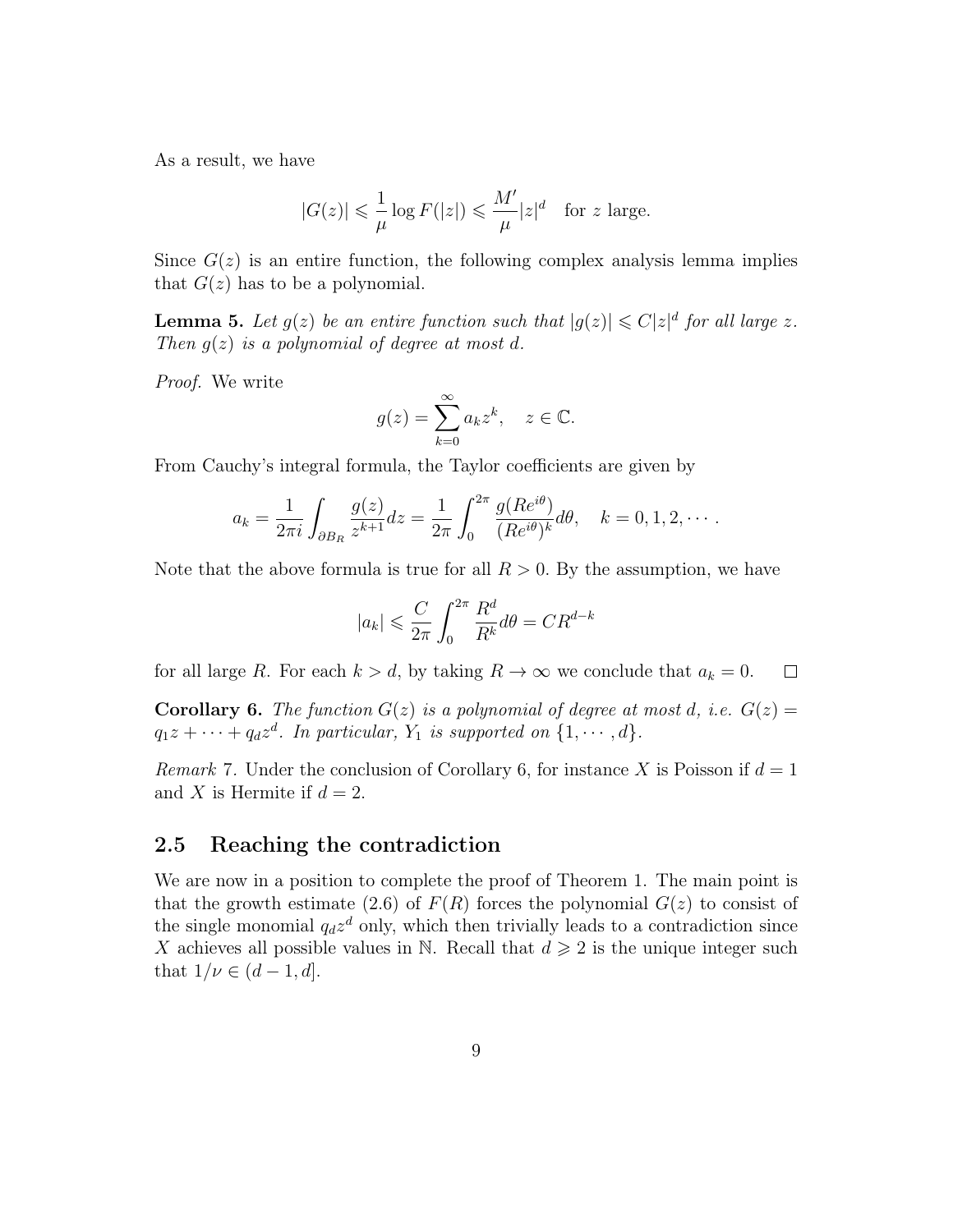Proof of Theorem 1. According to Lemma 4 and Corollary 6, we have

$$
\frac{C}{R^{1/\nu}}e^{(MR)^{1/\nu}} - p_1(R) \leqslant e^{\mu(q_1R + \dots + q_dR^d)} \leqslant p_2(R)e^{(MR)^{1/\nu}}\tag{2.8}
$$

for all sufficiently large R. The lower bound forces  $q_d$  to be non-zero. In the case when  $\nu \neq 1/d$ , the upper bound in (2.8) cannot hold true when  $R \to \infty$ , giving a contradiction. Now it remains to consider the case when  $\nu = 1/d$ . In this case, the upper bound implies  $\mu q_d \leqslant M^{1/\nu}$  while the lower bound implies that  $\mu q_d \geqslant M^{1/\nu}$ . Therefore,  $\mu q_d = M^{1/\nu}$ . If  $q_1, \cdots, q_{d-1}$  were not all zero, the upper bound cannot hold true. As a result, we have  $q_1 = \cdots = q_{d-1} = 0$ . In particular,  $q_d = 1$  and  $G(z) = z<sup>d</sup>$ . Since  $d \ge 2$ , this clearly contradicts the fact that  $\mathbb{P}(X = 1) > 0$ .

The proof of Theorem 1 is now complete.

### $\Box$

### 3 Closing Remarks

It was known by Steutel [Steutel (1972), Theorem 5.11'] that the tail of an infinitely divisible non-Gaussian random variable cannot decay faster than a certain rate. More specifically, let  $H(x)$  denote the cumulative distribution function of a non-Gaussian random variable  $\xi$ . For  $\xi$  to be infinitely divisible, it is necessary that

$$
-\log(1 - H(x)) \leqslant ax \log x \tag{3.1}
$$

for some  $a > 0$  and all large x.

We claim that the CMP distribution satisfies Steutel's condition (3.1) for all parameters  $\lambda, \nu > 0$ . Indeed, let

$$
T(K) \triangleq \frac{1}{Z(\lambda, \nu)} \sum_{k=K}^{\infty} \frac{\lambda^k}{(k!)^{\nu}}, \quad K \in \mathbb{N}
$$

be the tail probability function of the  $\text{CMP}(\lambda, \nu)$  distribution. Since multiplying the tail probability function by a constant does not affect the conclusion of satisfying the condition (3.1), we say that the tail of the distribution of a random variable  $\eta_1$  is larger than that of a random variable  $\eta_2$  if  $\mathbb{P}(\eta_2 \geq x)/\mathbb{P}(\eta_1 \geq x)$  is bounded above by a positive constant for all large x. If  $\nu < 1$ , it is trivial that  $T(K)$  is larger than the tail of a Poisson distribution with parameter  $\lambda$ . If  $\nu > 1$ , according to Lemma 3 we have

$$
T(K) \geqslant C_1 \sum_{k=K}^{\infty} \frac{k^{\frac{1-\nu}{2}} (\lambda \nu^{\nu})^k}{(k\nu)!} \geqslant C_2 \sum_{k=K}^{\infty} \frac{C_3^k}{(k\nu)!} \quad \text{for all large } K,\tag{3.2}
$$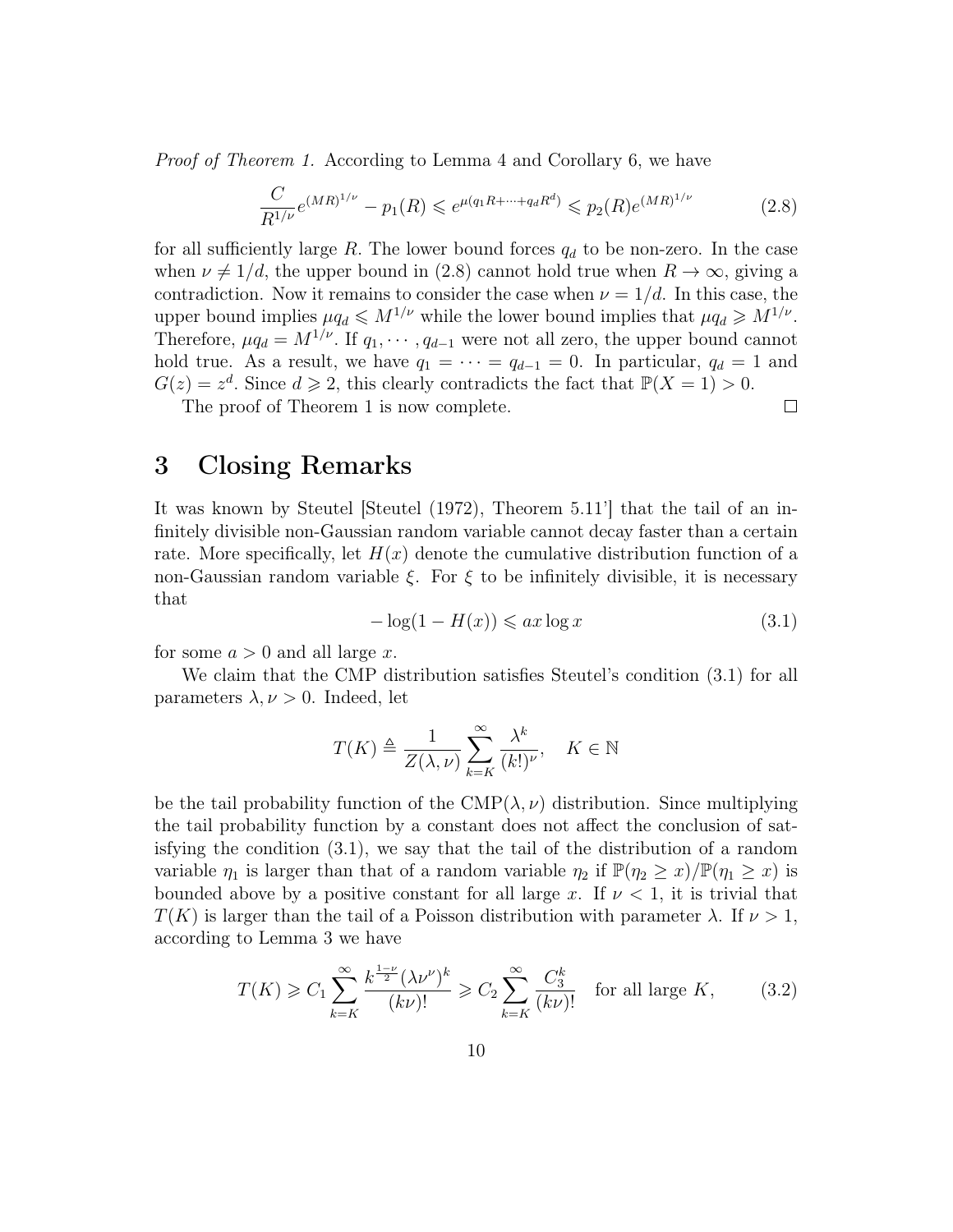where the  $C_i$ 's are suitable constants depending only on  $\lambda, \nu$ . Let us assume for simplicity that  $\nu$  is a positive integer. In this case, we have

$$
\sum_{m=K\nu}^{\infty} \frac{C_3^{m/\nu}}{m!} = \sum_{r=0}^{\nu-1} \sum_{k=K}^{\infty} \frac{1}{(k\nu+r)!} C_3^{\frac{k\nu+r}{\nu}} \leq C_4 \sum_{k=K}^{\infty} \frac{1}{(k\nu)!} C_3^k.
$$
 (3.3)

It follows from (3.2) and (3.3) that the tail  $T(K)$  is larger than the tail of a Poisson distribution with parameter  $C_3^{1/\nu}$  $3^{1/\nu}$ . Since the Poisson distribution is infinitely divisible, it satisfies the condition (3.1). As a result, the CMP distribution also satisfies (3.1). Indeed, one can further show that the tail of a CMP distribution (for all  $\lambda, \nu > 0$ ) is bounded above and below by suitable Poisson tails.

As an interesting consequence, our main theorem suggests that Steutel's condition (3.1) is necessary but not sufficient for infinite divisibility, and the CMP distribution with  $\nu \notin \{0, 1\}$  provides an explicit counterexample. In other words, the decay rate of the tail probability cannot be used to detect infinite divisibility. This also indicates that Theorem 1 cannot be proved by simply invalidating the condition (3.1).

On the other hand, in [Chakraborty and Imoto (2016)], the authors introduced an extended family of CMP-type distributions whose p.m.f. is defined by

$$
\mathbb{P}(X = k) = \frac{1}{Z(\alpha, \lambda, \nu, \beta)} \cdot \frac{\Gamma(\alpha + k)^{\beta} \lambda^k}{\Gamma(\alpha)^{\beta} (k!)^{\nu}}, \quad k \in \mathbb{N},
$$

where  $Z(\alpha, \lambda, \nu, \beta)$  is the normalising constant. The distribution is defined in the parameter space  $\{\alpha \geq 0, \lambda > 0, \nu > \beta\} \cup \{\alpha > 0, 0 < \lambda < 1, \nu = \beta\}$  and it reduces to the CMP distribution when  $\beta = 0$ . It was shown in [Zhang (2015)] that this distribution is log-convex and is thus infinitely divisible provided that

$$
\frac{1}{2^{\nu}}\left(1+\frac{1}{\alpha}\right)^{\beta} \geqslant 1. \tag{3.4}
$$

[Zhang, Tan and Li (2018)] also studied the infinite divisibility of the distribution for the subclass  $\nu = \beta$ . The classical CMP distribution satisfies the condition (3.4) in the case  $\nu = 0$ , but not for any other values of  $\nu$ , including  $\nu = 1$  for which the distribution is known to be infinitely divisible. It will be interesting to see if the method in the present note can be used to investigate the sharpness of the condition (3.4) for the extended CMP distribution.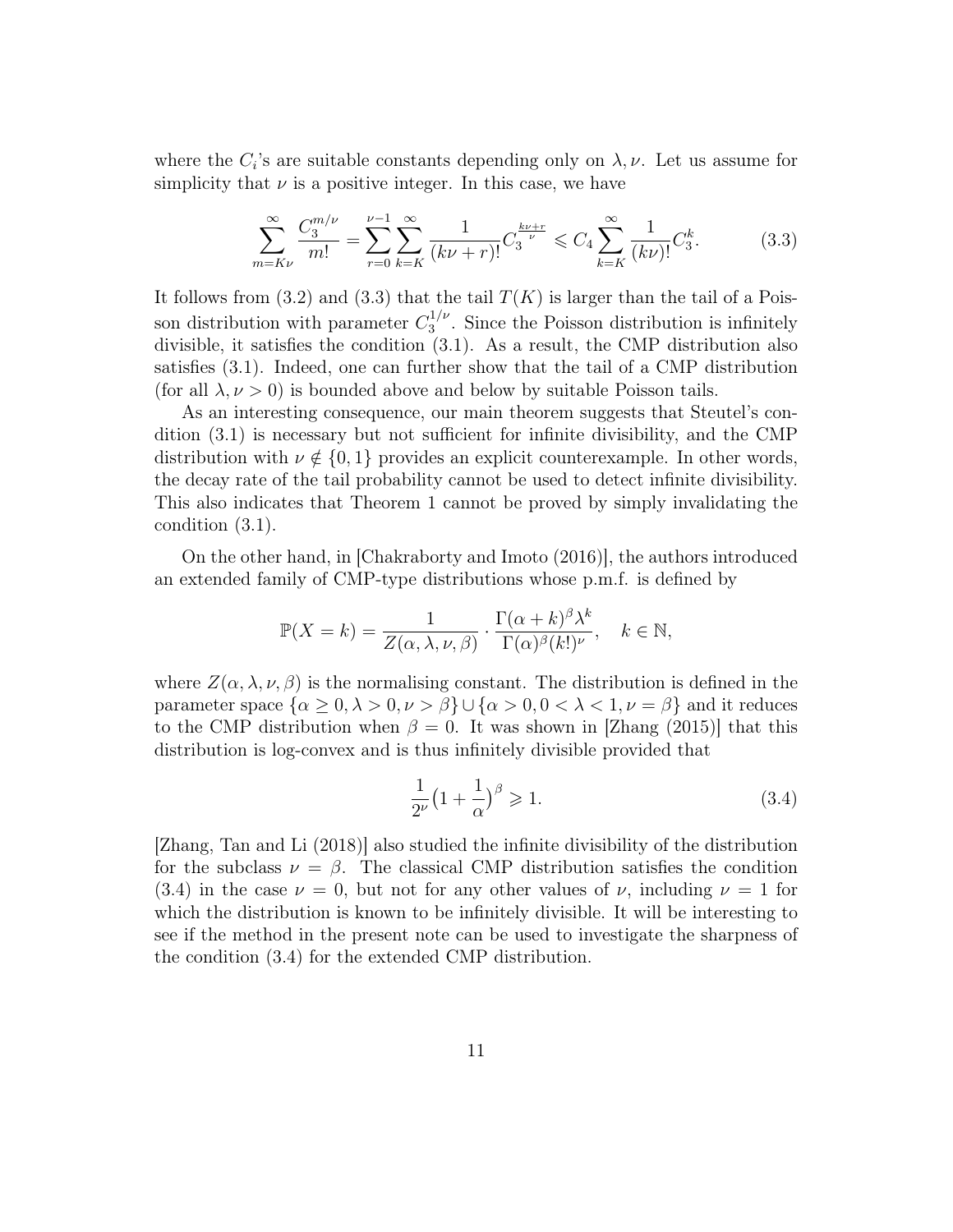# Acknowledgement

We would like to thank two referees and an associate editor for their helpful comments and suggestions which led to the improved version of the paper.

# References

- [Barbour, Holst and Janson (1992)] A. D. Barbour, L. Holst and S. Janson, Poisson approximation, Oxford Univ. Press, 1992.
- [Barbour and Xia (1999)] A. D. Barbour and A. Xia, Poisson perturbations, European Series in Applied and Industrial Mathematics: Probability and Statistics 3 (1999), 131–150.
- [Chakraborty and Imoto (2016)] S. Chakraborty and T. Imoto, Extended Conway-Maxwell-Poisson distribution and its properties and applications, Journal of Statistical Distributions and Applications 3 (1) (2016), 1–19.
- [Conway and Maxwell (1962)] R. W. Conway and W. L. Maxwell, A queuing model with state dependent service rates, Journal of Industrial Engineering 12 (1962), 132–136.
- [Daly and Gaunt (2016)] F. Daly and R. E. Gaunt, The Conway-Maxwell-Poisson distribution: distributional theory and approximation, ALEA Latin American Journal of Probabability and Mathematical Statistics 13 (2016), 635–658.
- [Feller (1968)] W. Feller, An introduction to probability theory and its applications I, Third Edition, John Wiley & Sons, 1968.
- [Hilbe (2014)] J. M. Hilbe, Modeling count data, Cambridge University Press, 2014.
- [Kokonendji, Mizère and Balakrishnan] C. C. Kokonendji, D. Mizère and N. Balakrishnan, Connections of the Poisson weight function to overdispersion and underdispersion, Journal of Statistical Planning and Inference 138 (2008), 1287–1296.
- [Kruopis (1986)] J. Kruopis, Precision of approximations of the generalized Binomial distribution by convolutions of Poisson measures, Lithuanian Math. J. 26 (1986), 37–49.